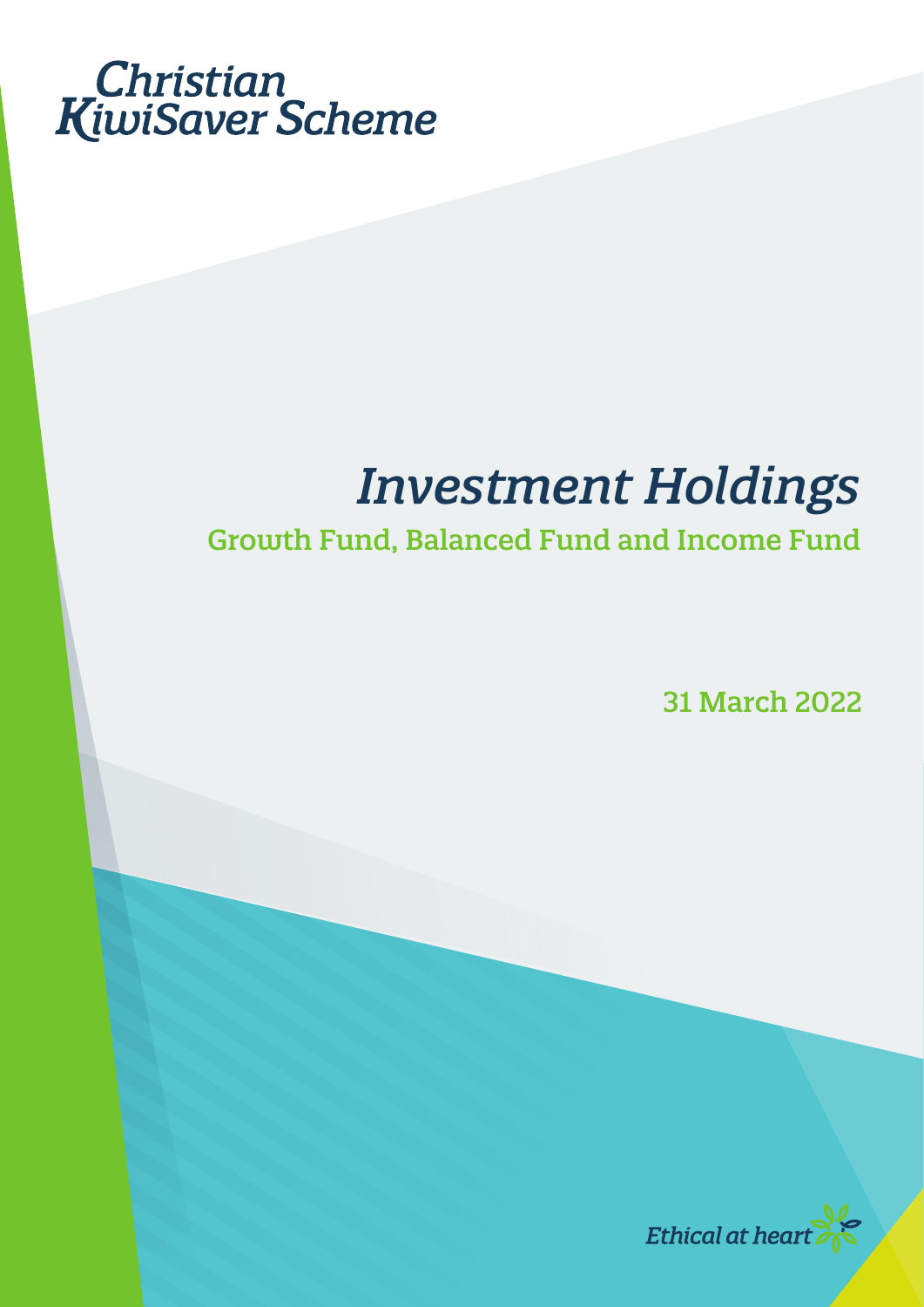

Christian KiwiSaver Scheme is invested in a manner that we believe is consistent with universally accepted Christian values, recognising that economic decisions involve ethical choices.

The Scheme's manager, Anglican Financial Care, first formalised an ethical investment policy in 2002 and prior to that we applied Christian values to where funds were invested. A copy of the current Ethical Investment Policy is available at www.christiankiwisaver.nz/documents/.

Our Ethical Investment Policy is not static, it's something that is continually evolving as our world changes. Christian KiwiSaver Scheme is also the only KiwiSaver that intentionally aligns its investment activity with Christian values. Under our policy we:

- are positive investors
- are selective about what we invest in
- support ethical behaviour, and
- are proactive.

Members are offered a choice of three investment funds – the Income Fund, Balanced Fund and Growth Fund. The target asset mix for each fund is:

|                                              | <b>Target Investment Mix</b> |                                |                              |
|----------------------------------------------|------------------------------|--------------------------------|------------------------------|
| <b>Asset class</b>                           | <b>Income</b><br><b>Fund</b> | <b>Balanced</b><br><b>Fund</b> | <b>Growth</b><br><b>Fund</b> |
| Cash and Cash Equivalents                    | 30%                          | 10%                            | 5%                           |
| New Zealand Fixed Interest                   | 35%                          | 20%                            | 10%                          |
| International Fixed Interest                 | 35%                          | 20%                            | 10%                          |
| <b>Total Income assets</b>                   | 100%                         | 50%                            | 25%                          |
| <b>Australasian Equities</b>                 |                              | 15%                            | 25%                          |
| <b>International Equities</b>                |                              | 30%                            | 40%                          |
| Other - Alternative Investments <sup>1</sup> |                              | 5%                             | 10%                          |
| <b>Total Growth assets</b>                   |                              | 50%                            | 75%                          |
| <b>Total</b>                                 | 100%                         | 100%                           | 100%                         |

<sup>1</sup> Private equity investments, forests and forest land.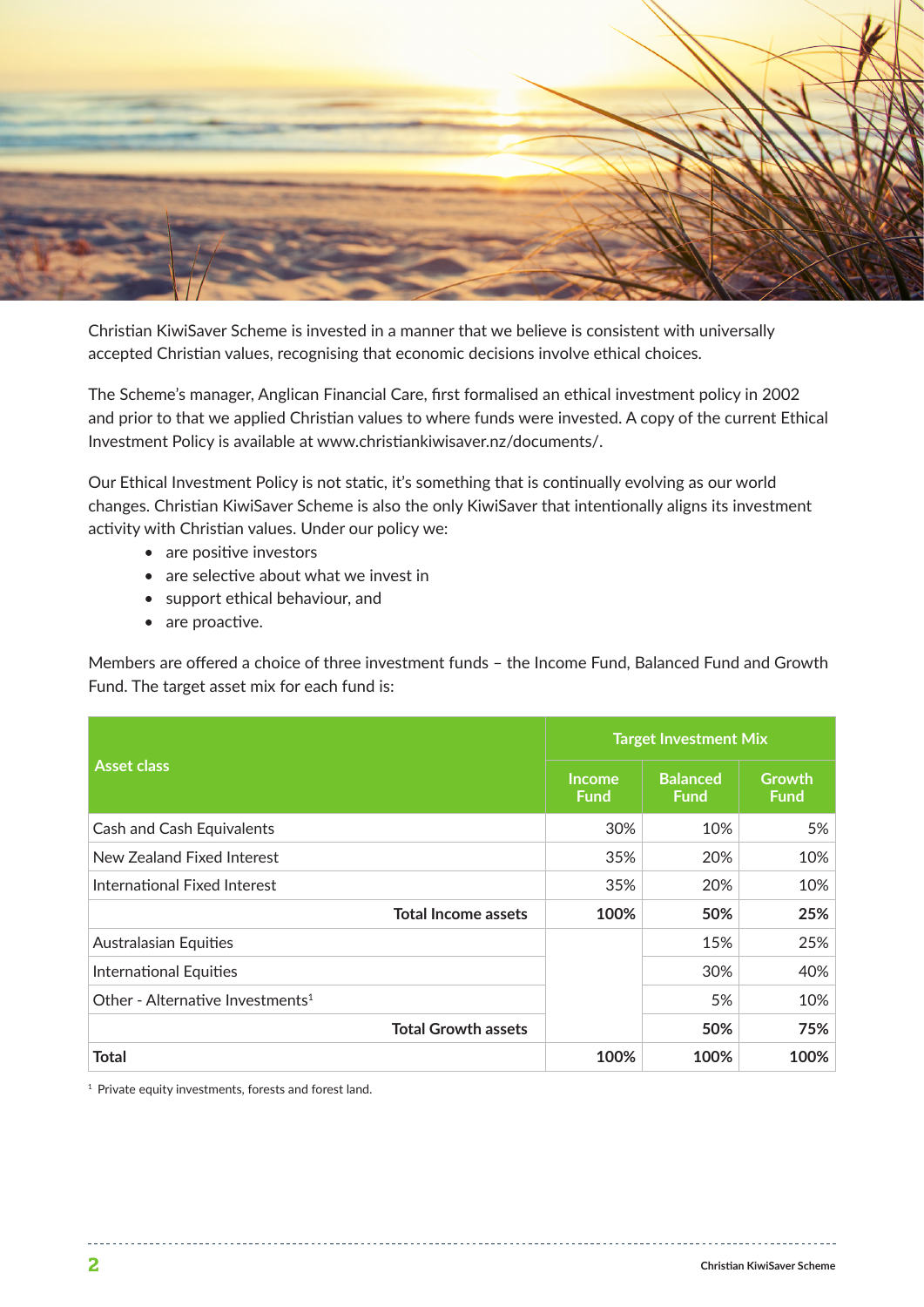

#### Actual Investment Mix

#### **Growth Fund2**



<sup>2</sup> Total 100.01% due to 2 decimal place rounding.

#### **Disclaimer:**

This document has been prepared by the Scheme's manager, Anglican Financial Care. It lists the investment holdings in the Scheme's Income Fund, Balanced Fund and Growth Fund as at 31 March 2022. The investment holdings listed in this document are based on information we believe to be accurate as at that date however the actual investments may have since changed. For more information about the Funds please refer to the Product Disclosure Statement or the annual Fund Updates, which are available under the Documents page on our website www.christiankiwisaver.nz.

Issued by The New Zealand Anglican Church Pension Board trading as Anglican Financial Care PO Box 12-287 Thorndon Wellington 6144 | info@christiankiwisaver.nz | www.christiankiwisaver.nz 9 June 2022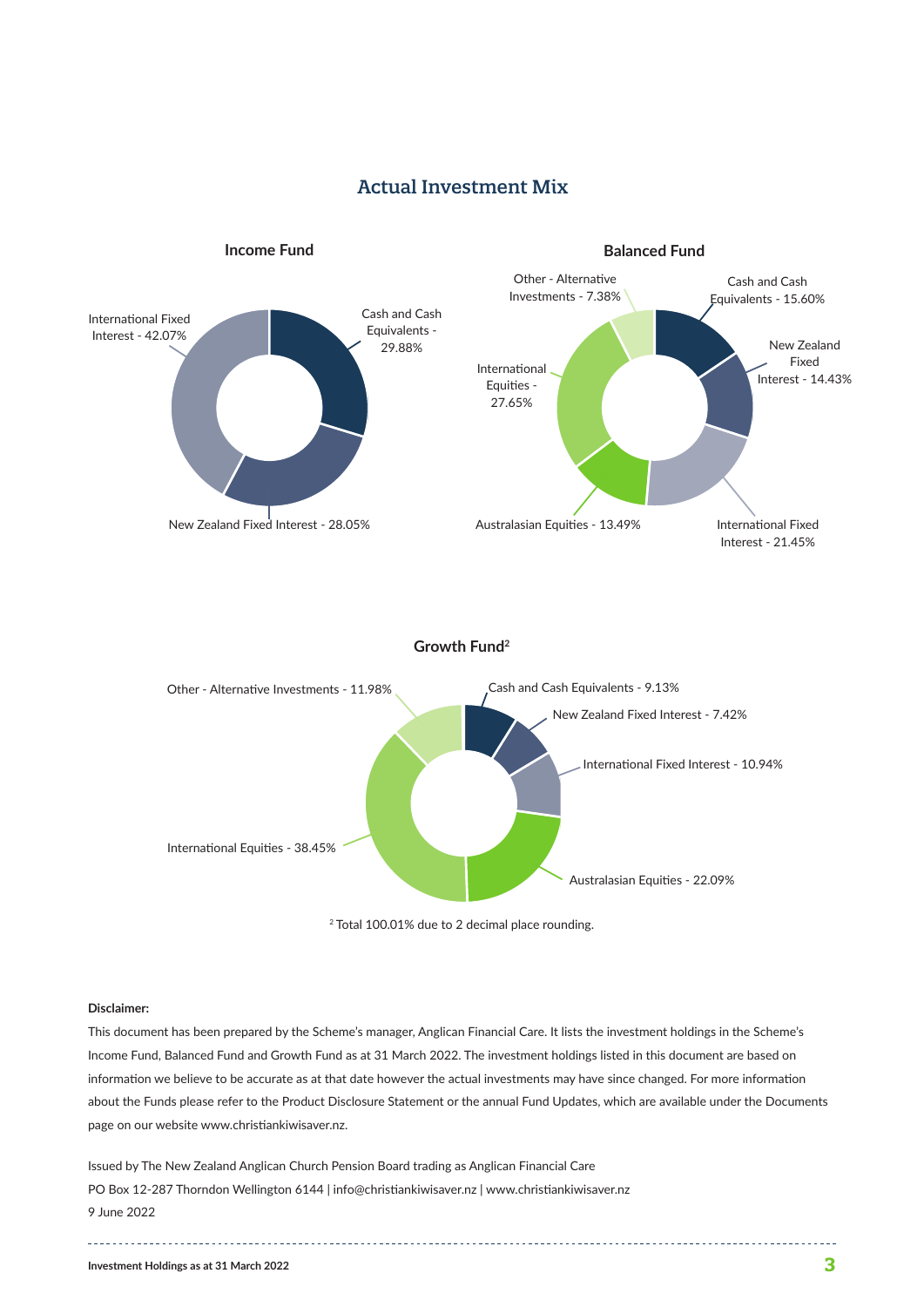### Actual investment holdings as at 31 March 2022

| <b>Cash and Cash Equivalents</b> | 'Income'<br><b>Fund</b> | <b>Balanced</b><br><b>Fund</b> | <b>Growth</b><br><b>Fund</b> |
|----------------------------------|-------------------------|--------------------------------|------------------------------|
| <b>BNZ Term Deposits</b>         | 16.04%                  | 8.38%                          | 4.90%                        |
| <b>ASB Term Deposits</b>         | 9.48%                   | 4.95%                          | 2.90%                        |
| <b>Bank Deposits</b>             | 3.17%                   | 1.65%                          | 0.97%                        |
| <b>ANZ Term Deposits</b>         | 1.20%                   | 0.62%                          | 0.37%                        |
| Hedging and other miscellaneous  | $0.00\%$ *              | $0.00\%$ <sup>*</sup>          | $0.00\%$ *                   |
|                                  | 29.88%                  | 15.60%                         | 9.13%                        |

\* The actual percentage was below 0.005% and, when rounded to 2 decimal places, it appears as 0.00%.

| <b>New Zealand Fixed Interest</b>             | <b>Income</b><br><b>Fund</b> | <b>Balanced</b><br><b>Fund</b> | <b>Growth</b><br><b>Fund</b> |
|-----------------------------------------------|------------------------------|--------------------------------|------------------------------|
| NZ Residential Mortgages                      | 20.56%                       | 10.58%                         | 5.44%                        |
| NZ Government Stock - 15/04/27                | 0.88%                        | 0.45%                          | 0.23%                        |
| Local Govt Funding Agency - 15/04/24          | 0.81%                        | 0.41%                          | 0.21%                        |
| NZ Government Inflation Index Bond - 20/09/25 | 0.80%                        | 0.41%                          | 0.21%                        |
| Housing New Zealand - 05/10/26                | 0.70%                        | 0.36%                          | 0.18%                        |
| Auckland Council - 10/07/25                   | 0.54%                        | 0.28%                          | 0.14%                        |
| NZ Government Stock - 15/05/31                | 0.50%                        | 0.26%                          | 0.13%                        |
| NZ Government Stock - 20/04/29                | 0.41%                        | 0.21%                          | 0.11%                        |
| Westpac New Zealand Ltd - 24/02/26            | 0.37%                        | 0.19%                          | 0.10%                        |
| NZ Government Stock - 15/05/26                | 0.37%                        | 0.19%                          | 0.10%                        |
| Mercury NZ Ltd Bonds - 14/09/27               | 0.35%                        | 0.18%                          | 0.09%                        |
| Local Govt Funding Agency - 20/04/29          | 0.35%                        | 0.18%                          | 0.09%                        |
| BNZ Fixed Rate Notes - 15/06/23               | 0.34%                        | 0.17%                          | 0.09%                        |
| Transpower NZ Ltd Bonds - 08/09/26            | 0.30%                        | 0.16%                          | 0.08%                        |
| Local Govt Funding Agency - 15/04/26          | 0.30%                        | 0.16%                          | 0.08%                        |
| Local Govt Funding Agency - 15/05/31          | 0.29%                        | 0.15%                          | 0.08%                        |
| Housing New Zealand - 12/06/23                | 0.16%                        | 0.08%                          | 0.04%                        |
| Auckland Council - 25/03/24                   | 0.02%                        | 0.01%                          | $0.00\%$ *                   |
|                                               | 28.05%                       | 14.43%                         | 7.42%                        |

\* The actual percentage was below 0.005% and, when rounded to 2 decimal places, it appears as 0.00%.

. . . . . . . . . . . . . . . . . . .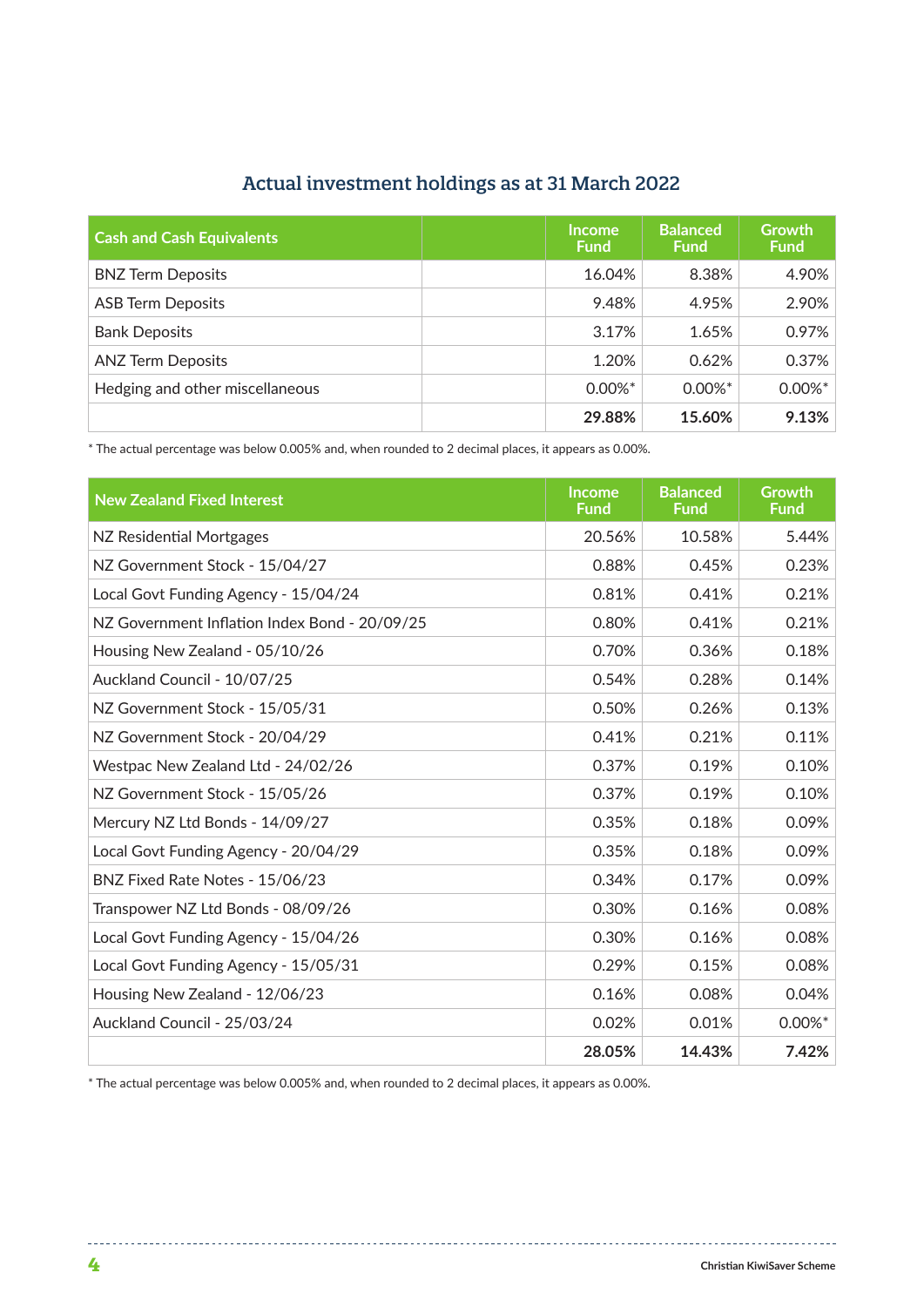| International Fixed Interest | <b>Income</b><br><b>Fund</b> | <b>Balanced</b><br><b>Fund</b> | <b>Growth</b><br><b>Fund</b> |
|------------------------------|------------------------------|--------------------------------|------------------------------|
| Pimco Global Bond ESG Fund   | 26.70%                       | 13.61%                         | 6.94%                        |
| Legg Mason Brandywine GOFI   | 8.36%                        | 4.26%                          | 2.17%                        |
| Pimco GIS Global Bond Fund   | 7.01%                        | 3.57%                          | 1.82%                        |
|                              | 42.07%                       | 21.45%                         | 10.94%                       |

| <b>Australasian Equities</b>            |             | <b>Income</b><br><b>Fund</b> | <b>Balanced</b><br><b>Fund</b> | <b>Growth</b><br><b>Fund</b> |
|-----------------------------------------|-------------|------------------------------|--------------------------------|------------------------------|
| Fisher & Paykel Healthcare              | New Zealand | 0.00%                        | 0.67%                          | 1.10%                        |
| <b>BHP Group Limited</b>                | Australia   | 0.00%                        | 0.63%                          | 1.03%                        |
| Commonwealth Bank of Australia          | Australia   | 0.00%                        | 0.60%                          | 0.97%                        |
| Infratil Ltd                            | New Zealand | 0.00%                        | 0.49%                          | 0.80%                        |
| Spark NZ                                | New Zealand | 0.00%                        | 0.48%                          | 0.79%                        |
| <b>Ebos Group</b>                       | New Zealand | 0.00%                        | 0.47%                          | 0.77%                        |
| Mainfreight                             | New Zealand | 0.00%                        | 0.46%                          | 0.75%                        |
| <b>CSL Limited</b>                      | Australia   | 0.00%                        | 0.46%                          | 0.75%                        |
| MacQuarie Group                         | Australia   | 0.00%                        | 0.43%                          | 0.70%                        |
| <b>Contact Energy</b>                   | New Zealand | 0.00%                        | 0.40%                          | 0.66%                        |
| <b>Westpac Banking Corporation</b>      | Australia   | 0.00%                        | 0.38%                          | 0.62%                        |
| National Australia Bank Limited         | Australia   | 0.00%                        | 0.37%                          | 0.61%                        |
| <b>Rio Tinto</b>                        | Australia   | 0.00%                        | 0.36%                          | 0.60%                        |
| Meridian Energy                         | New Zealand | 0.00%                        | 0.35%                          | 0.57%                        |
| <b>Summerset Group Holdings</b>         | New Zealand | 0.00%                        | 0.34%                          | 0.56%                        |
| Port of Tauranga                        | New Zealand | 0.00%                        | 0.34%                          | 0.56%                        |
| Mercury NZ                              | New Zealand | 0.00%                        | 0.32%                          | 0.53%                        |
| Freightways                             | New Zealand | 0.00%                        | 0.28%                          | 0.45%                        |
| Northern Star Resources Ltd             | Australia   | 0.00%                        | 0.27%                          | 0.44%                        |
| Washington H Soul Pattinson and Company | Australia   | 0.00%                        | 0.26%                          | 0.43%                        |
| <b>Skellerup Holdings</b>               | New Zealand | 0.00%                        | 0.26%                          | 0.43%                        |
| Sonic Healthcare Limited                | Australia   | 0.00%                        | 0.26%                          | 0.43%                        |
| Fletcher Building                       | New Zealand | 0.00%                        | 0.26%                          | 0.43%                        |
| <b>ANZ Banking Group Limited</b>        | Australia   | 0.00%                        | 0.26%                          | 0.43%                        |
| Ramsay Health Care Limited              | Australia   | 0.00%                        | 0.25%                          | 0.41%                        |
| Wesfarmers                              | Australia   | 0.00%                        | 0.25%                          | 0.41%                        |
| Delegats Group                          | New Zealand | 0.00%                        | 0.25%                          | 0.41%                        |
| Ryman Healthcare                        | New Zealand | 0.00%                        | 0.23%                          | 0.37%                        |

-----------------------------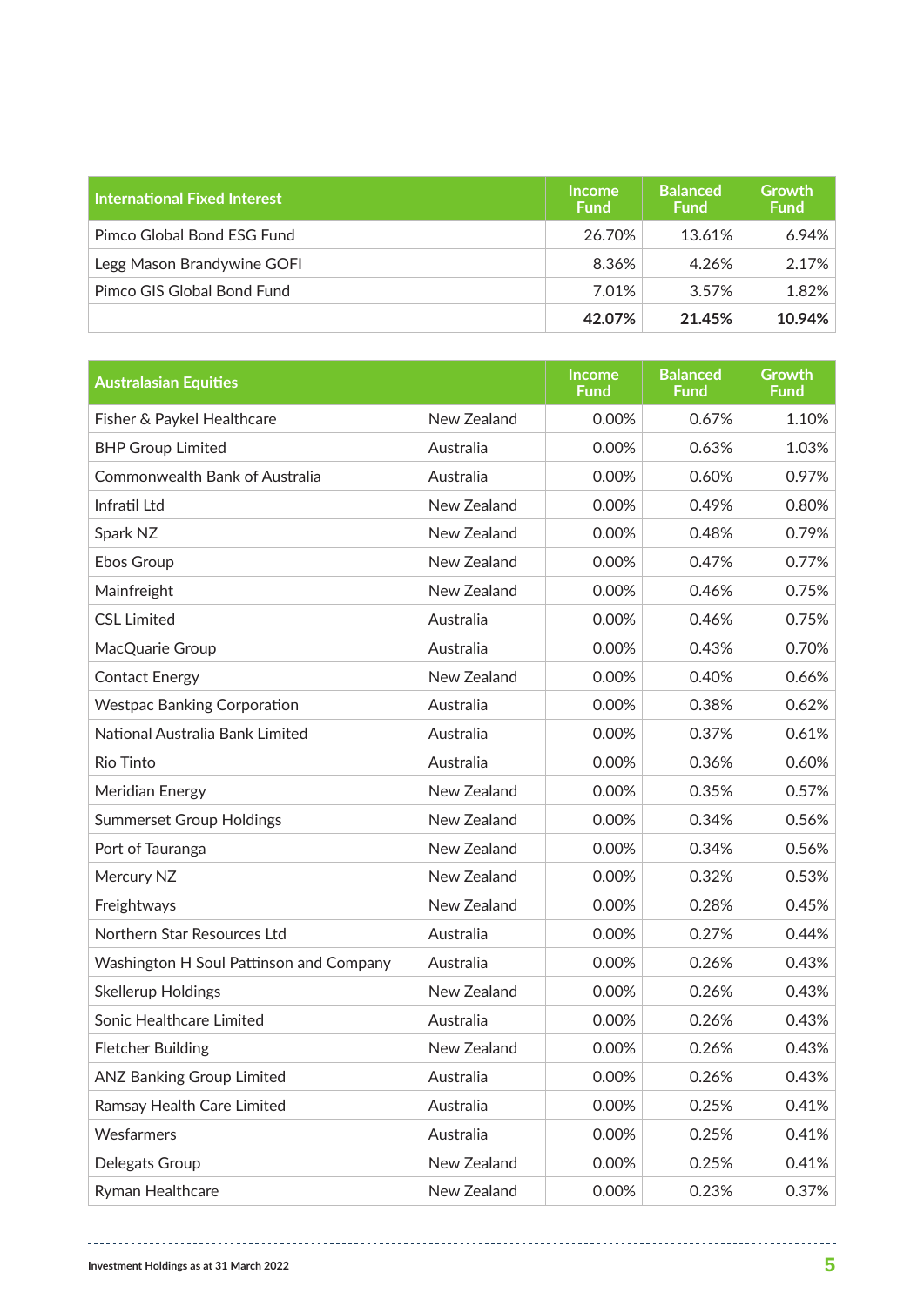| <b>Australasian Equities</b>             |             | <b>Income</b><br>Fund | <b>Balanced</b><br><b>Fund</b> | <b>Growth</b><br><b>Fund</b> |
|------------------------------------------|-------------|-----------------------|--------------------------------|------------------------------|
| Precinct Property NZ                     | New Zealand | 0.00%                 | 0.21%                          | 0.35%                        |
| <b>Woolworths Group Limited</b>          | Australia   | 0.00%                 | 0.18%                          | 0.29%                        |
| Computershare Limited                    | Australia   | 0.00%                 | 0.17%                          | 0.27%                        |
| <b>Scales Corporation</b>                | New Zealand | 0.00%                 | 0.16%                          | 0.26%                        |
| <b>Auckland International Airport</b>    | New Zealand | 0.00%                 | 0.13%                          | 0.22%                        |
| The a2 Milk Company                      | New Zealand | 0.00%                 | 0.13%                          | 0.21%                        |
| Transurban Group                         | Australia   | 0.00%                 | 0.13%                          | 0.21%                        |
| <b>Telstra Corporation Limited</b>       | Australia   | 0.00%                 | 0.13%                          | 0.20%                        |
| Goodman Group                            | Australia   | 0.00%                 | 0.12%                          | 0.19%                        |
| <b>Cochlear Limited</b>                  | Australia   | 0.00%                 | 0.11%                          | 0.18%                        |
| Mirrabooka Investments Limited           | Australia   | 0.00%                 | 0.11%                          | 0.18%                        |
| <b>Coles Group</b>                       | Australia   | 0.00%                 | 0.10%                          | 0.16%                        |
| <b>Woodside Petroleum</b>                | Australia   | 0.00%                 | 0.10%                          | 0.16%                        |
| <b>Bunnings Warehouse Property Trust</b> | Australia   | 0.00%                 | 0.09%                          | 0.15%                        |
| Hedging and other miscellaneous          |             | 0.00%                 | 0.09%                          | 0.15%                        |
| Kiwi Property Group Limited              | New Zealand | 0.00%                 | 0.09%                          | 0.15%                        |
| Origin Energy                            | Australia   | 0.00%                 | 0.08%                          | 0.13%                        |
| <b>EROAD Limited</b>                     | New Zealand | 0.00%                 | 0.08%                          | 0.12%                        |
| <b>Vicinity Centres</b>                  | Australia   | 0.00%                 | 0.07%                          | 0.12%                        |
| Alumina Limited                          | Australia   | 0.00%                 | 0.07%                          | 0.12%                        |
| Synlait Milk Limited                     | New Zealand | 0.00%                 | 0.07%                          | 0.12%                        |
| Lendlease Group Trust Units              | Australia   | 0.00%                 | 0.07%                          | 0.11%                        |
| <b>CSR Limited</b>                       | Australia   | 0.00%                 | 0.07%                          | 0.11%                        |
| <b>Vital Healthcare Property Trust</b>   | New Zealand | 0.00%                 | 0.07%                          | 0.11%                        |
| Atlas Arteria                            | Australia   | 0.00%                 | 0.06%                          | 0.11%                        |
| Dexus                                    | Australia   | 0.00%                 | 0.06%                          | 0.11%                        |
| Seven Group Holdings Limited             | Australia   | 0.00%                 | 0.06%                          | 0.11%                        |
| <b>Brambles Limited</b>                  | Australia   | 0.00%                 | 0.06%                          | 0.10%                        |
| Amcor Ltd                                | Australia   | 0.00%                 | 0.06%                          | 0.10%                        |
| Medibank Private Limited                 | Australia   | 0.00%                 | 0.06%                          | 0.10%                        |
| New Zealand King Salmon                  | New Zealand | 0.00%                 | 0.05%                          | 0.08%                        |
| <b>Foley Wines</b>                       | New Zealand | 0.00%                 | 0.04%                          | 0.07%                        |
| Kathmandu Holdings                       | New Zealand | 0.00%                 | 0.03%                          | 0.04%                        |
|                                          |             | 0.00%                 | 13.49%                         | 22.09%                       |

. . . . . . . . . . . . . . . . . . .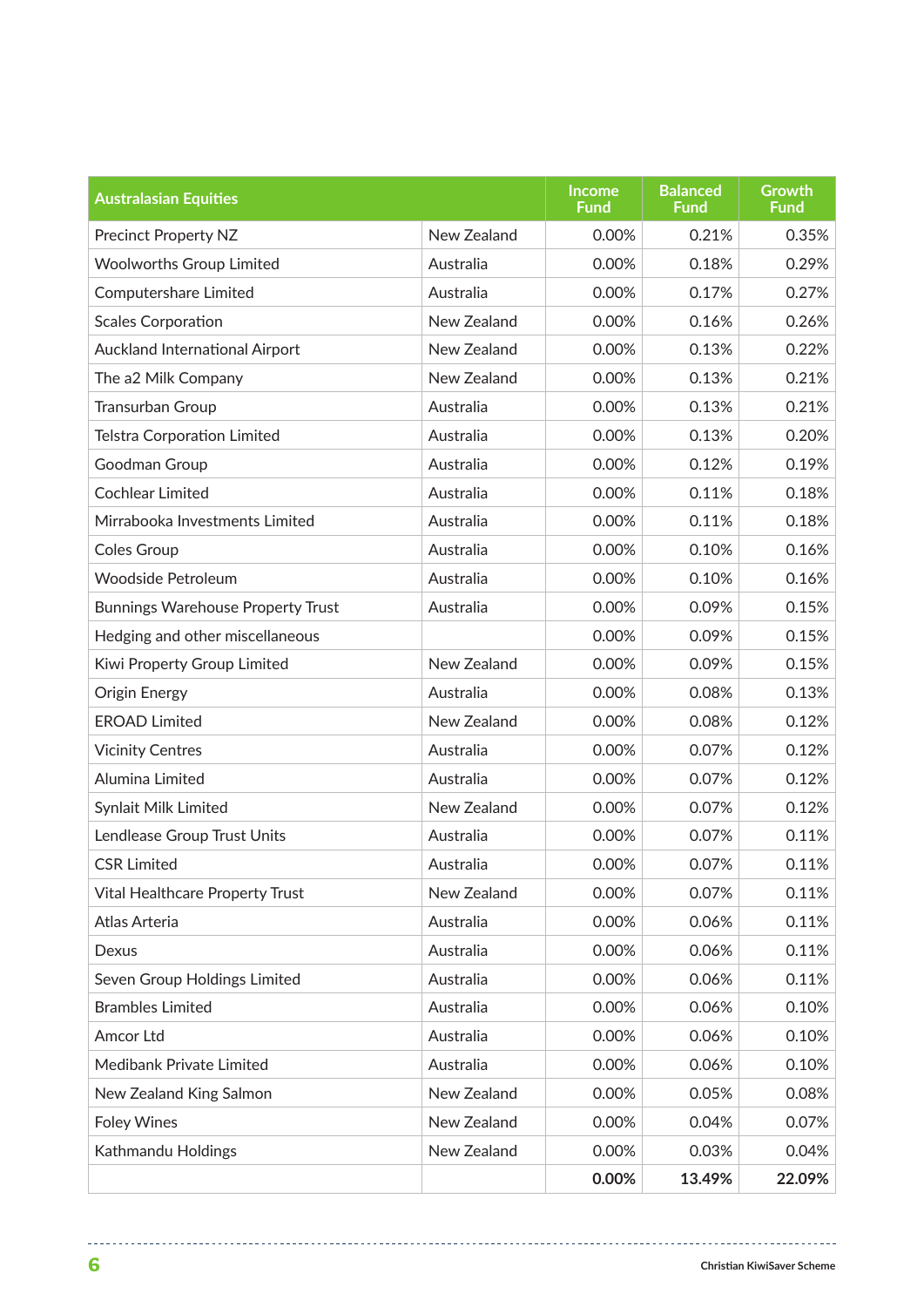| <b>International Equities</b>   |                      | <b>Income</b><br><b>Fund</b> | <b>Balanced</b><br><b>Fund</b> | Growth<br><b>Fund</b> |
|---------------------------------|----------------------|------------------------------|--------------------------------|-----------------------|
| Apple Computer                  | <b>United States</b> | 0.00%                        | 2.03%                          | 2.83%                 |
| Microsoft                       | <b>United States</b> | 0.00%                        | 1.33%                          | 1.85%                 |
| Amazon.Com Inc                  | <b>United States</b> | 0.00%                        | 0.80%                          | 1.12%                 |
| Hedging and other miscellaneous |                      | 0.00%                        | 0.62%                          | 0.86%                 |
| Alphabet Inc CI C               | <b>United States</b> | 0.00%                        | 0.59%                          | 0.81%                 |
| Alphabet Inc CI A               | <b>United States</b> | 0.00%                        | 0.55%                          | 0.76%                 |
| Danaher Corp                    | <b>United States</b> | 0.00%                        | 0.51%                          | 0.71%                 |
| Thermo Fisher Scientific Inc    | <b>United States</b> | 0.00%                        | 0.50%                          | 0.70%                 |
| Mastercard Inc                  | <b>United States</b> | 0.00%                        | 0.50%                          | 0.70%                 |
| Home Depot Inc                  | <b>United States</b> | 0.00%                        | 0.48%                          | 0.66%                 |
| Linde Plc EUR                   | Europe               | 0.00%                        | 0.44%                          | 0.62%                 |
| Relx                            | United Kingdom       | 0.00%                        | 0.41%                          | 0.57%                 |
| Unitedhealth Group Inc          | <b>United States</b> | 0.00%                        | 0.39%                          | 0.55%                 |
| Visa Inc                        | <b>United States</b> | 0.00%                        | 0.39%                          | 0.54%                 |
| JPMorgan Chase & Co             | <b>United States</b> | 0.00%                        | 0.39%                          | 0.54%                 |
| <b>Abbott Laboratories</b>      | <b>United States</b> | 0.00%                        | 0.38%                          | 0.52%                 |
| Caterpillar                     | <b>United States</b> | 0.00%                        | 0.36%                          | 0.50%                 |
| Agilent Technologies Inc        | <b>United States</b> | 0.00%                        | 0.36%                          | 0.50%                 |
| Accenture Plc Cl A              | <b>United States</b> | 0.00%                        | 0.36%                          | 0.50%                 |
| Berkshire Hathaway B            | <b>United States</b> | 0.00%                        | 0.35%                          | 0.48%                 |
| Nestle SA                       | Europe               | 0.00%                        | 0.35%                          | 0.48%                 |
| Enbridge Inc                    | Canada               | 0.00%                        | 0.35%                          | 0.48%                 |
| <b>Toyota Motor Corp</b>        | Japan                | 0.00%                        | 0.35%                          | 0.48%                 |
| Pepsico                         | <b>United States</b> | 0.00%                        | 0.34%                          | 0.47%                 |
| Schneider Electric Se           | Europe               | 0.00%                        | 0.33%                          | 0.46%                 |
| <b>Bank of America</b>          | <b>United States</b> | 0.00%                        | 0.33%                          | 0.45%                 |
| Eaton Corp                      | <b>United States</b> | 0.00%                        | 0.32%                          | 0.45%                 |
| Facebook Inc-A                  | <b>United States</b> | 0.00%                        | 0.31%                          | 0.43%                 |
| Roche Holdings ADR              | Europe               | 0.00%                        | 0.31%                          | 0.43%                 |
| Royal Bank of Canada            | Canada               | 0.00%                        | 0.31%                          | 0.43%                 |
| Johnson & Johnson               | <b>United States</b> | 0.00%                        | 0.29%                          | 0.40%                 |
| Procter & Gamble                | <b>United States</b> | 0.00%                        | 0.29%                          | 0.40%                 |
| Marsh & McLennan Cos            | <b>United States</b> | 0.00%                        | 0.28%                          | 0.39%                 |
| <b>Illinois Tool Works</b>      | <b>United States</b> | 0.00%                        | 0.27%                          | 0.38%                 |
| Pfizer Inc                      | <b>United States</b> | 0.00%                        | 0.27%                          | 0.37%                 |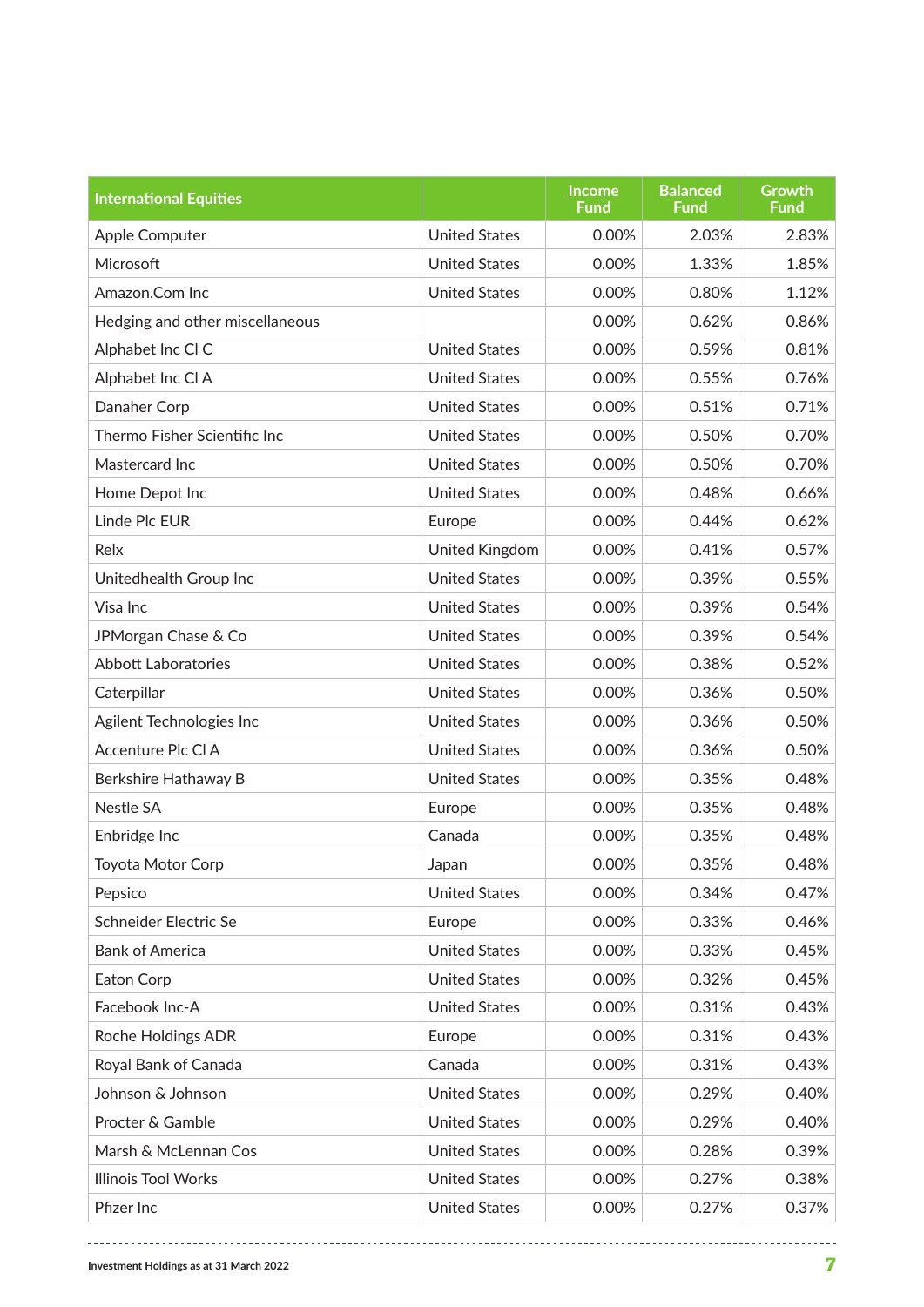| <b>International Equities</b>       |                       | <b>Income</b><br><b>Fund</b> | <b>Balanced</b><br><b>Fund</b> | <b>Growth</b><br><b>Fund</b> |
|-------------------------------------|-----------------------|------------------------------|--------------------------------|------------------------------|
| Xcel Energy Inc                     | <b>United States</b>  | 0.00%                        | 0.27%                          | 0.37%                        |
| Rockwell Automation Inc             | <b>United States</b>  | 0.00%                        | 0.27%                          | 0.37%                        |
| Abbvie Inc                          | <b>United States</b>  | 0.00%                        | 0.27%                          | 0.37%                        |
| Iberdrola Sa                        | Europe                | 0.00%                        | 0.27%                          | 0.37%                        |
| Rio Tinto                           | United Kingdom        | 0.00%                        | 0.25%                          | 0.35%                        |
| <b>CMS Energy Corp</b>              | <b>United States</b>  | 0.00%                        | 0.25%                          | 0.35%                        |
| Oracle Corp                         | <b>United States</b>  | 0.00%                        | 0.24%                          | 0.33%                        |
| Comcast Corp A                      | <b>United States</b>  | 0.00%                        | 0.24%                          | 0.33%                        |
| Cisco Systems                       | <b>United States</b>  | 0.00%                        | 0.23%                          | 0.32%                        |
| Novartis AG ADR                     | Europe                | 0.00%                        | 0.23%                          | 0.32%                        |
| Medtronic plc                       | <b>United States</b>  | 0.00%                        | 0.23%                          | 0.32%                        |
| Coca Cola                           | <b>United States</b>  | 0.00%                        | 0.22%                          | 0.31%                        |
| Amgen Inc                           | <b>United States</b>  | 0.00%                        | 0.22%                          | 0.31%                        |
| L'Oreal                             | Europe                | 0.00%                        | 0.22%                          | 0.30%                        |
| <b>Truist Financial Corp</b>        | <b>United States</b>  | 0.00%                        | 0.21%                          | 0.30%                        |
| <b>BHP Billiton Ltd ADR</b>         | Trans-Tasman          | 0.00%                        | 0.21%                          | 0.30%                        |
| Dte Energy Company                  | <b>United States</b>  | 0.00%                        | 0.21%                          | 0.29%                        |
| Hitachi Ltd                         | Japan                 | 0.00%                        | 0.21%                          | 0.29%                        |
| Welltower Inc                       | <b>United States</b>  | 0.00%                        | 0.21%                          | 0.29%                        |
| <b>Starbucks</b>                    | <b>United States</b>  | 0.00%                        | 0.21%                          | 0.29%                        |
| <b>Walt Disney Holdings</b>         | <b>United States</b>  | 0.00%                        | 0.20%                          | 0.28%                        |
| Merck & Co Inc                      | <b>United States</b>  | 0.00%                        | 0.20%                          | 0.28%                        |
| <b>US Bancorp</b>                   | <b>United States</b>  | 0.00%                        | 0.20%                          | 0.28%                        |
| Saint Gobain                        | Europe                | 0.00%                        | 0.20%                          | 0.28%                        |
| <b>PNC Financial Services Group</b> | <b>United States</b>  | 0.00%                        | 0.20%                          | 0.27%                        |
| Wells Fargo & Co                    | <b>United States</b>  | 0.00%                        | 0.19%                          | 0.27%                        |
| Intel Corp                          | <b>United States</b>  | 0.00%                        | 0.19%                          | 0.26%                        |
| <b>Bunzl</b>                        | <b>United Kingdom</b> | 0.00%                        | 0.19%                          | 0.26%                        |
| <b>National Grid</b>                | United Kingdom        | 0.00%                        | 0.17%                          | 0.23%                        |
| GlaxoSmithKline plc ADR             | United Kingdom        | 0.00%                        | 0.17%                          | 0.23%                        |
| Commonwealth Bank of Australia      | Trans-Tasman          | 0.00%                        | 0.17%                          | 0.23%                        |
| <b>TotalEnergies SE</b>             | Europe                | 0.00%                        | 0.16%                          | 0.22%                        |
| Ventas Inc                          | <b>United States</b>  | 0.00%                        | 0.16%                          | 0.22%                        |
| Citigroup                           | <b>United States</b>  | 0.00%                        | 0.16%                          | 0.22%                        |
| <b>Prudential Financial Inc</b>     | <b>United States</b>  | 0.00%                        | 0.15%                          | 0.21%                        |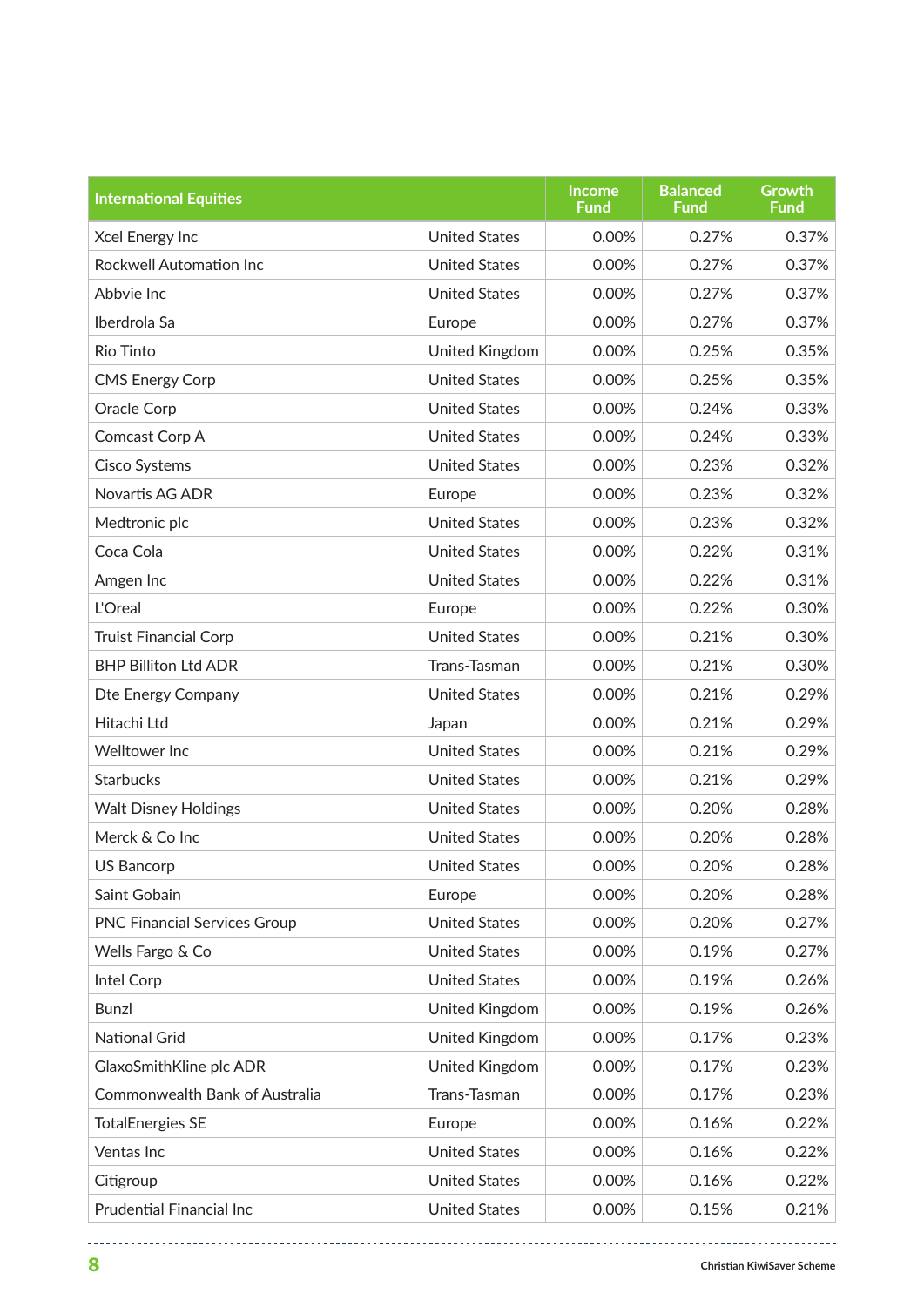| <b>International Equities</b>          |                       | <b>Income</b><br><b>Fund</b> | <b>Balanced</b><br><b>Fund</b> | <b>Growth</b><br><b>Fund</b> |
|----------------------------------------|-----------------------|------------------------------|--------------------------------|------------------------------|
| <b>Tokio Marine Holdings</b>           | Japan                 | 0.00%                        | 0.15%                          | 0.21%                        |
| Mercedes Benz                          | Europe                | 0.00%                        | 0.15%                          | 0.21%                        |
| <b>SAP Se</b>                          | Europe                | 0.00%                        | 0.15%                          | 0.21%                        |
| <b>United Utilities Group</b>          | <b>United Kingdom</b> | 0.00%                        | 0.15%                          | 0.21%                        |
| Stanley Black & Decker Inc             | <b>United States</b>  | 0.00%                        | 0.15%                          | 0.21%                        |
| Siemens Ag-Reg                         | Europe                | 0.00%                        | 0.14%                          | 0.20%                        |
| HealthPeak Properties Inc              | <b>United States</b>  | 0.00%                        | 0.14%                          | 0.19%                        |
| <b>Hess Corp</b>                       | <b>United States</b>  | 0.00%                        | 0.14%                          | 0.19%                        |
| Mitsui Fudosan Co Ltd                  | Japan                 | 0.00%                        | 0.13%                          | 0.19%                        |
| Kubota Corp                            | Japan                 | 0.00%                        | 0.13%                          | 0.18%                        |
| Neste Oil                              | Europe                | 0.00%                        | 0.13%                          | 0.18%                        |
| <b>HSBC Holdings plc ADR</b>           | United Kingdom        | 0.00%                        | 0.12%                          | 0.17%                        |
| <b>International Business Machines</b> | <b>United States</b>  | 0.00%                        | 0.12%                          | 0.17%                        |
| 3M Co                                  | <b>United States</b>  | 0.00%                        | 0.12%                          | 0.17%                        |
| <b>Verizon Communications</b>          | <b>United States</b>  | 0.00%                        | 0.12%                          | 0.16%                        |
| Bayerische Motoren Werke Ag            | Europe                | 0.00%                        | 0.12%                          | 0.16%                        |
| National Australia Bank Ltd            | Trans-Tasman          | 0.00%                        | 0.12%                          | 0.16%                        |
| Lundin Energy AB                       | Europe                | 0.00%                        | 0.11%                          | 0.15%                        |
| Sumitomo Mitsui                        | Japan                 | 0.00%                        | 0.11%                          | 0.15%                        |
| Mitsubishi UFJ Financial               | Japan                 | 0.00%                        | 0.11%                          | 0.15%                        |
| <b>BASF Se</b>                         | Europe                | 0.00%                        | 0.10%                          | 0.14%                        |
| <b>Reckitt Benckiser Group</b>         | United Kingdom        | 0.00%                        | 0.10%                          | 0.14%                        |
| Unilever plc                           | United Kingdom        | 0.00%                        | 0.10%                          | 0.14%                        |
| Galp Energia                           | Europe                | 0.00%                        | 0.10%                          | 0.13%                        |
| Aust and NZ Banking Group              | Trans-Tasman          | 0.00%                        | 0.09%                          | 0.13%                        |
| <b>Westpac Banking Corp</b>            | Trans-Tasman          | 0.00%                        | 0.09%                          | 0.12%                        |
| WPP plc                                | United Kingdom        | 0.00%                        | 0.08%                          | 0.11%                        |
| AT&T                                   | <b>United States</b>  | 0.00%                        | 0.08%                          | 0.11%                        |
| Bayer AG                               | Europe                | 0.00%                        | 0.08%                          | 0.10%                        |
| <b>General Electric</b>                | <b>United States</b>  | 0.00%                        | 0.07%                          | 0.10%                        |
| <b>Banco Santander SA</b>              | Europe                | 0.00%                        | 0.07%                          | 0.10%                        |
| Telefonica Sa                          | Europe                | 0.00%                        | 0.07%                          | 0.09%                        |
| <b>Bristol-Myers Squibb</b>            | <b>United States</b>  | 0.00%                        | 0.07%                          | 0.09%                        |
| Melrose Industrial plc                 | United Kingdom        | 0.00%                        | 0.05%                          | 0.08%                        |
| Santos Limited                         | Trans-Tasman          | 0.00%                        | 0.03%                          | 0.04%                        |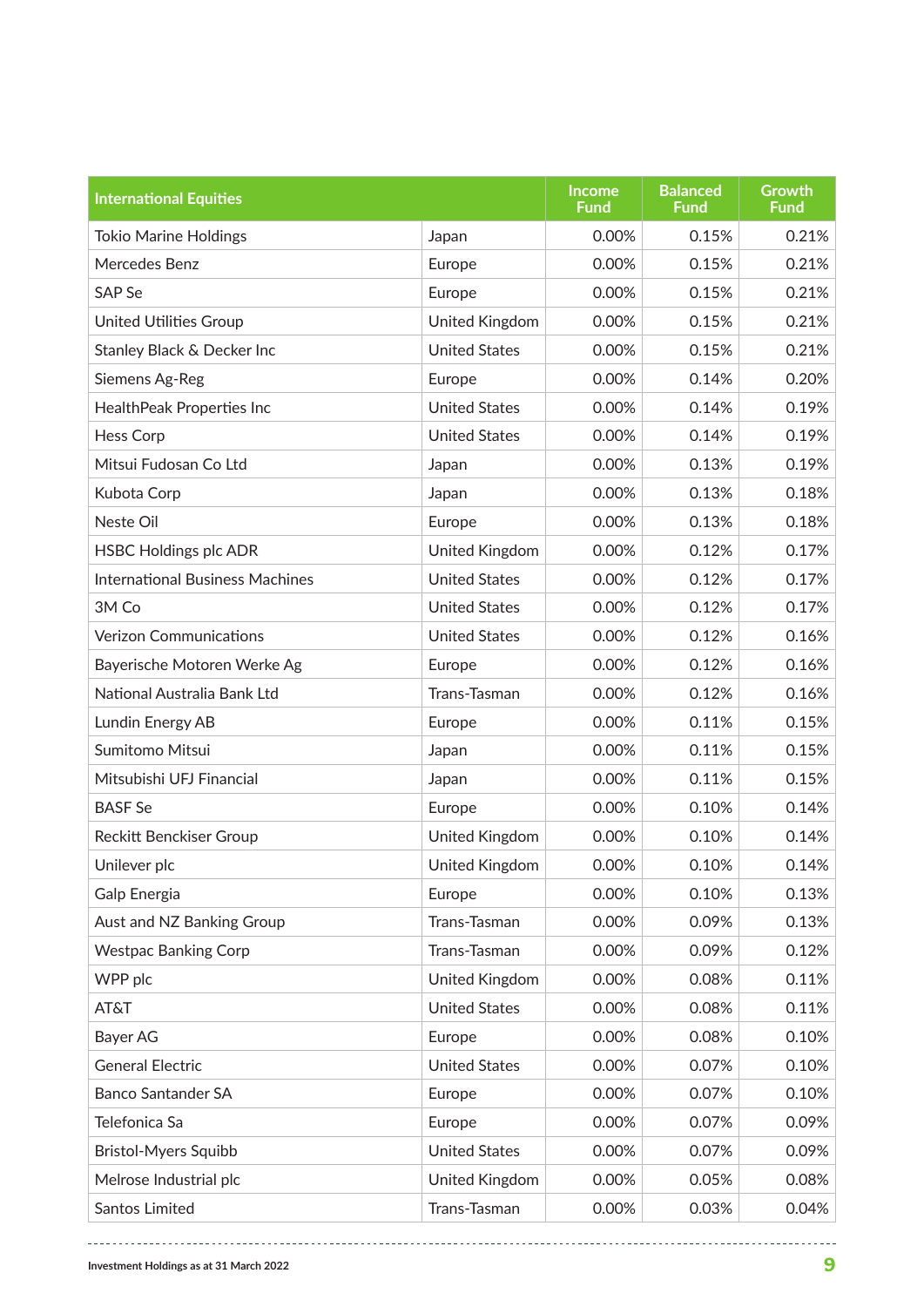| <b>International Equities</b> |                      | <b>Income</b><br><b>Fund</b> | <b>Balanced</b><br><b>Fund</b> | <b>Growth</b><br><b>Fund</b> |
|-------------------------------|----------------------|------------------------------|--------------------------------|------------------------------|
| Daimler Truck Holding Ag      | Europe               | 0.00%                        | 0.03%                          | 0.04%                        |
| Occidental Petroleum Corp     | <b>United States</b> | 0.00%                        | 0.02%                          | 0.03%                        |
| Phillips 66                   | <b>United States</b> | 0.00%                        | 0.01%                          | 0.02%                        |
| <b>Siemens Energy</b>         | Europe               | 0.00%                        | 0.01%                          | 0.02%                        |
| International Petroleum Corp  | Canada               | 0.00%                        | 0.01%                          | 0.01%                        |
| <b>Halliburton Co</b>         | <b>United States</b> | 0.00%                        | 0.01%                          | 0.01%                        |
| Valero Energy Corp            | <b>United States</b> | 0.00%                        | 0.01%                          | 0.01%                        |
| Wabtec Inc                    | <b>United States</b> | 0.00%                        | $0.00\%$ <sup>*</sup>          | $0.00\%$ *                   |
| Kyndryl Holdings Inc          | <b>United States</b> | 0.00%                        | $0.00\%$ <sup>*</sup>          | $0.00\%$ *                   |
| <b>ExxonMobil</b>             | <b>United States</b> | 0.00%                        | $0.00\%$ <sup>*</sup>          | $0.00\%$ *                   |
| <b>Baker Hughes Company</b>   | <b>United States</b> | 0.00%                        | $0.00\%$ <sup>*</sup>          | $0.00\%$ *                   |
| Kinder Morgan Inc             | <b>United States</b> | 0.00%                        | $0.00\%$ <sup>*</sup>          | $0.00\%$ <sup>*</sup>        |
| <b>Ampol Limited</b>          | Trans-Tasman         | 0.00%                        | $0.00\%$ <sup>*</sup>          | $0.00\%$ *                   |
| Equitrans Midstream Corp      | <b>United States</b> | 0.00%                        | $0.00\%$ <sup>*</sup>          | $0.00\%$ *                   |
| Park Hotels & Resorts         | <b>United States</b> | 0.00%                        | $0.00\%$ <sup>*</sup>          | $0.00\%$ *                   |
| <b>Occidental Warrants</b>    | <b>United States</b> | 0.00%                        | $0.00\%$ <sup>*</sup>          | $0.00\%$ *                   |
|                               |                      | 0.00%                        | 27.65%                         | 38.45%                       |

\* The actual percentage was below 0.005% and, when rounded to 2 decimal places, it appears as 0.00%.

| <b>Other - Alternative Investments</b> |                     | <b>Income</b><br><b>Fund</b> | <b>Balanced</b><br><b>Fund</b> | <b>Growth</b><br>fund |
|----------------------------------------|---------------------|------------------------------|--------------------------------|-----------------------|
| Crown Global Opportunities VI plc Fund | Private Equity      | 0.00%                        | 2.26%                          | 3.67%                 |
| Hawkes Bay Forest and Carbon Units     | Forestry            | 0.00%                        | 2.11%                          | 3.43%                 |
| Crown Global Opportunities VII plc     | Private Equity      | 0.00%                        | 1.07%                          | 1.74%                 |
| Robecosam Smart Energy Equities Fund   | <b>Smart Energy</b> | 0.00%                        | 0.70%                          | 1.13%                 |
| Direct Capital V LP                    | Private Equity      | 0.00%                        | 0.70%                          | 1.13%                 |
| <b>Direct Capital VI LP</b>            | Private Equity      | 0.00%                        | 0.34%                          | 0.56%                 |
| Pencarrow IV Investment Fund LP        | Private Equity      | 0.00%                        | 0.08%                          | 0.13%                 |
| Hedging and other miscellaneous        |                     | 0.00%                        | 0.07%                          | 0.11%                 |
| <b>Direct Capital IV</b>               | Private Equity      | 0.00%                        | 0.06%                          | 0.09%                 |
|                                        |                     | 0.00%                        | 7.38%                          | 11.98%                |

|       | <b>Income</b> | <b>Balanced</b> | <b>Growth</b>     |
|-------|---------------|-----------------|-------------------|
|       | <b>Fund</b>   | Fund            | Fund <sup>'</sup> |
| Total | 100.00%       | 100.00%         | 100.01%           |

†Total 100.01% due to 2 decimal place rounding.